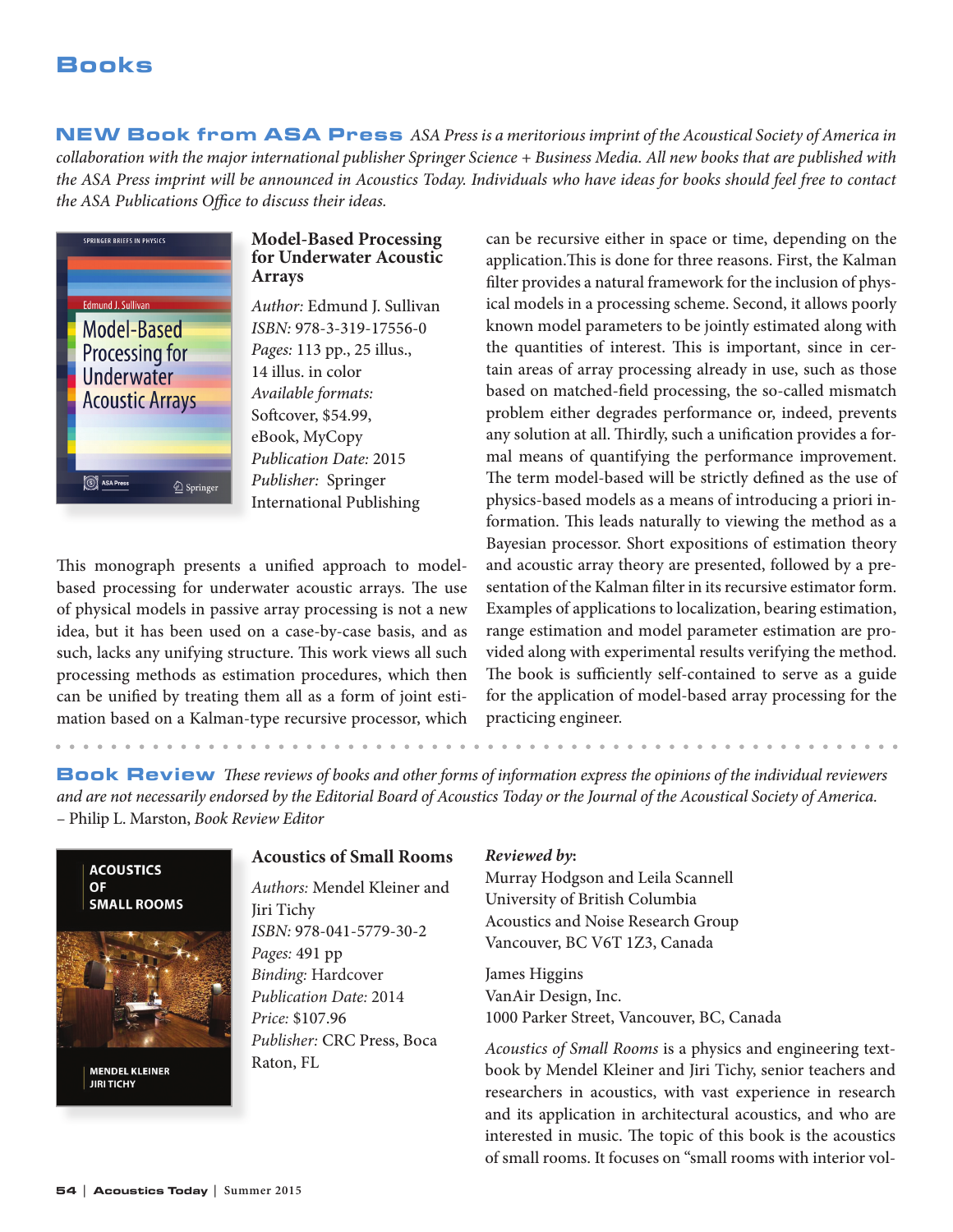umes from a few cubic meters to a few hundred cubic meters." Thus, "rooms as diverse as car cabins and small lecture rooms, reverberation and anechoic chambers might fit the description." The book therefore excludes large auditoria, performance spaces, industrial buildings, etc. It discusses room acoustics; it does not discuss building acoustics (e.g., room-to-room transmission).

This book contains 491 pages and 14 chapters. The book begins with chapters on the basic properties of, and physics related to, sound and sound in enclosures, such as sound pressure, acoustical impedance, and solutions to the wave equation for various boundary conditions. Further chapters discuss absorption and diffusion, and then human hearing and psychoacoustics—the human perception of sound. Then, the content becomes more specific to small rooms in chapters on sound reproduction, low-frequency sound fields, geometric acoustics, and rooms for music practice. The final two chapters focus on room-acoustical modeling and measurement.

[*M.H. reviewed this book as a senior acoustics professor who teaches engineering acoustics to undergraduate and graduate students, and who does research, mainly in architectural acoustics from engineering and physics perspectives, with a strong interest in how sound in rooms affects the health, wellbeing, communication, and productivity of the occupants.*]

What are the book's strengths; what is it good for? The book is well-written and organized, with many useful illustrations and extensive references. It is a comprehensive review of the state of the art on many important topics in small-room acoustics, presented by authors with much knowledge and practical experience. It discusses small rooms from both objective and subjective points of view. It is a compilation of conventional and less conventional material. The introductory chapters are fairly conventional, but introduce relevant correlation functions, convolution, and sound intensity. The chapter on room sound fields focuses on diffuse fields, but discusses the characteristics of non-diffuse fields. The chapter on sound diffusion and diffusers includes a brief discussion of volume scattering; does the book ever say that scatterers reduce reverberation, independent of absorption effects? The section on scattering and diffraction in the chapter on geometric acoustics is welcome. The brief chapter on the ear (i.e., the human auditory system—I was surprised to meet this in the middle of the book) discusses its physical response characteristics and head-related transfer functions (HRTFs). The chapter on psychoacoustics helped me consolidate my understanding of room acoustics from the occupant perspective, but I wondered what my psychologist post-doctoral fellow would think of it (see below). Chapter 8 is a very useful, less conventional, review of spatial hearing, including the precedence effect, cocktail-party effect and spaciousness, as well as the effects of reverberation. As a researcher who does not focus on rooms for music, Chapters 9 (on sound–music, not speech–reproduction) and 10 (on sound-field optimization, including active control) helped me upgrade my knowledge of this subject. Chapter 9 introduces the modulation transfer function in application to loudspeakers and music. It discusses early reflections (but not early-to-late energy fractions), the effects of the replay loudspeaker, and stereo, binaural, and surround-sound reproduction. Chapter 11 on rooms for sound reproduction discusses the designs of recording studies and home listening rooms; the theme of Chapter 12 is music rehearsal and practice rooms, ending with a very brief discussion of rooms for speech. These somewhat unconventional sections are very comprehensive in their discussions of major design issues such as room geometry and diffusion, and bring together a lot of relevant practical information. The final two chapters provide a comprehensive review of low- and high-frequency prediction and measurement methods used in room-acoustical research and design, including less conventional topics such as scale modeling, numerical methods, and auralization for prediction, as well as particle-velocity and sound-intensity measurement, the principle of reciprocity, and, briefly, binaural recording and listening tests.

What are this book's shortcomings? It is a summary of the authors' knowledge of the aspects of architectural acoustics that they are interested in, have studied, and applied—that is, mainly rooms for music—not a thorough treatment of all relevant topics. There are missing topics, some of them highly relevant today, such as classrooms, small open offices and industrial workrooms, speech intelligibility, early/late energy fractions, reverberation rooms, the Lombard effect, edge diffraction, sound-masking systems, "green" buildings, etc. The book is a review of existing knowledge; some data is taken from old, unsubstantiated, sources; apparently no new work was done specifically for this book to make it more complete. Some topics are introduced, then dismissed in one or two brief, conceptual paragraphs that do not say much, but may provide useful references; maybe these topics will be expanded in the second edition. The book's index could be more comprehensive; for example, the preface says that the book is relevant to reverberation rooms, but I found little on this topic, and it was not listed in the index.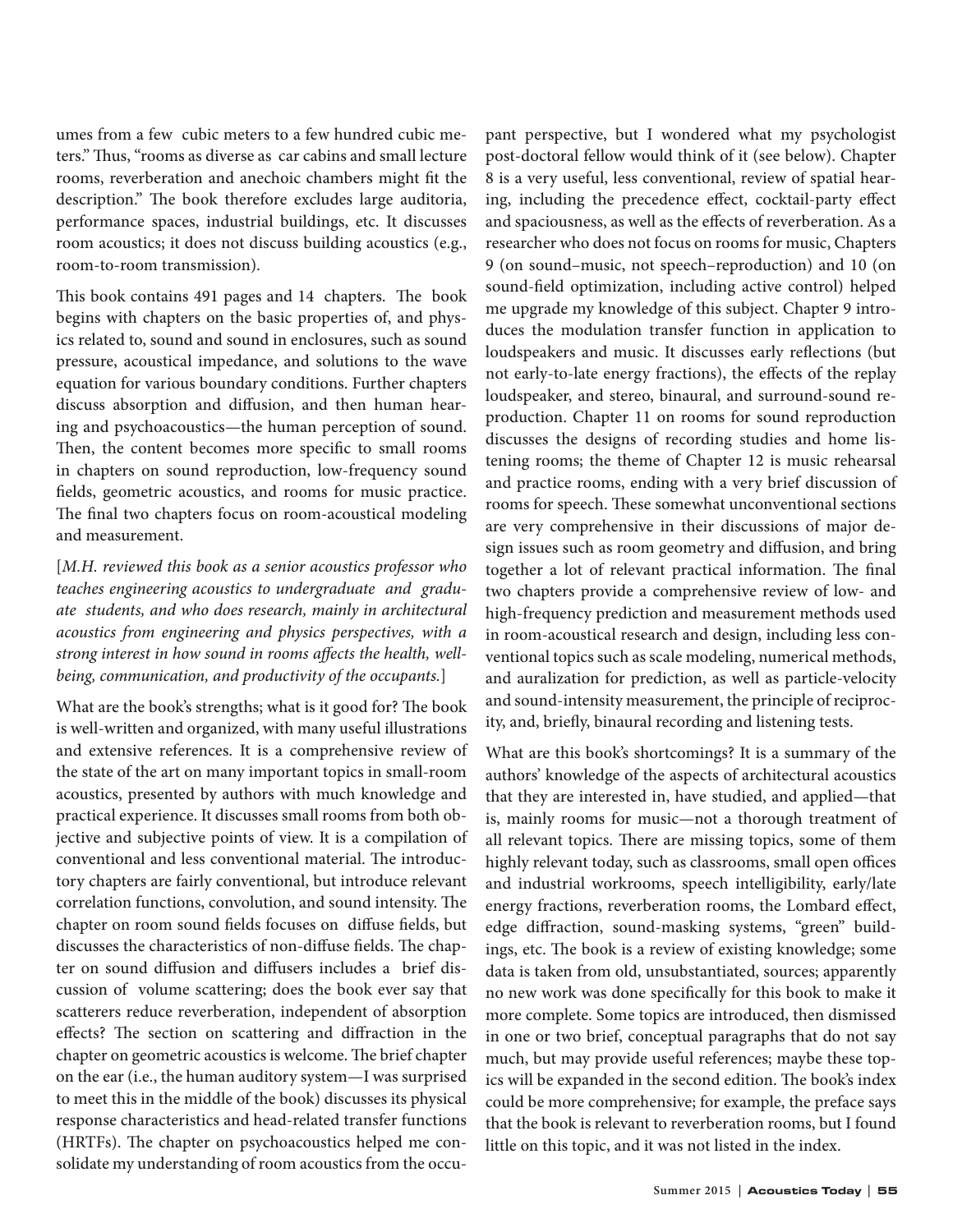Who should read this book? Students, researchers, and practitioners who want to learn the state-of-the art on smallroom acoustics will find this book an interesting, useful reference. I will recommend to my new graduate students that they start their reading here, but warn them that they will then need to go further and deeper.

[*J.H. reviewed this book from the perspective of a recent mechanical-engineering graduate with experience in the study, research, and practice of building acoustics, who is very interested in music, who has studied acoustics at a graduate level and is currently taking on small-scale consulting projects, as well as working to design and commercialize a line of acoustical products. As such, he was most interested in extracting practical information from this book.*]

The content of this book is similar to many graduate-level room-acoustics texts, except for the intentional exclusion of phenomena pertaining to large rooms, such as concert halls and lecture auditoria. The examples and practical content are largely focused on rooms for sound reproduction and rooms for music; both authors note they are fans of music. Information specific to industrial and office acoustics is not included.

Although the authors acknowledge that "the construction of satisfactory listening rooms is very demanding and requires an extensive knowledge of their building construction," this book only provides generalized practical considerations and is missing information on construction detailing and prescriptive design processes. The theory is well-covered, however, most of the physics and math content was not relevant to my current interests.

For me, the book could have served a better purpose by delving into more detail, providing design guidelines, and forgoing long sections on the basics of room acoustics. The content in chapters on absorption, diffusion, modeling, and rooms for sound reproduction fell flat, as I have read books with more detailed and exhaustive coverage on these topics. However, I did find the chapter on "Small rooms for voice and music practice" particularly interesting, as I recently designed and built a 230 m<sup>3</sup> rehearsal studio.

The premise for this book is intriguing, but it did not meet my expectations for the amount of new information or for insight specific to small rooms. It is a useful book to have for reference on a number of topics, but it may be overshadowed by greater texts in an acoustics library.

[*L.S. reviewed Chapter 7: Psychoacoustics of this bookfrom the perspective of a recent doctoral graduate in Environmental Psychology, pursuing research involving room and psychoacoustics, and who had to quickly get up-to-speed on these topics.*]

The chapter aims to provide an overview of the key issues in psychoacoustics. From my perspective, it overemphasizes technical aspects of the physical aspects of sound and underemphasizes the relevant psychological processes.

What is missing? Beyond this discussion of the perceptual aspects of sound, I would expect that this chapter (or another chapter in this book) might discuss other psychological aspects of sound in small rooms. For example, many studies have investigated the effects of sound on office workers' performance, finding variations according to the complexity of the task, demographic factors such as age, and characteristics of the sound, such as novelty. Another large body of research has examined the effects of sound on academic performance in children and teachers. Other than performance, sound in small rooms is linked to a number of psychological outcomes, including well-being, social behavior, and health outcomes. While such work may be of relevance to readers from other disciplines (e.g., psychology), perhaps it is beyond the scope of the current book.

The reader requires knowledge of various acoustical terms and methods to fully follow the chapter. While this may be achieved by reading earlier chapters, this requisite knowledge reduces the accessibility of the chapter for interdisciplinary readers.

Some of the sections are lacking psychological explanations. The section on meaning alludes to the fact that sound has meaning, but says little about the way that the meaning of sound is constructed (with the exception of modulation). Sound acquires meaning in other ways too, such as through classical and operant conditioning, statistical learning and language, and cultural and evolutionary processes. The section on types of signals discusses three types: aperiodic, periodic, and quasi-periodic; I did not see how each is clearly linked to perception, except for some anecdotal examples. The section on source center is a brief description of the source centers of various sounds; a more explicit discussion of how this relates to perceptual outcomes would be helpful.

Some of the terms and explanations may be confusing for the psychological reader. For example, in the section on per-